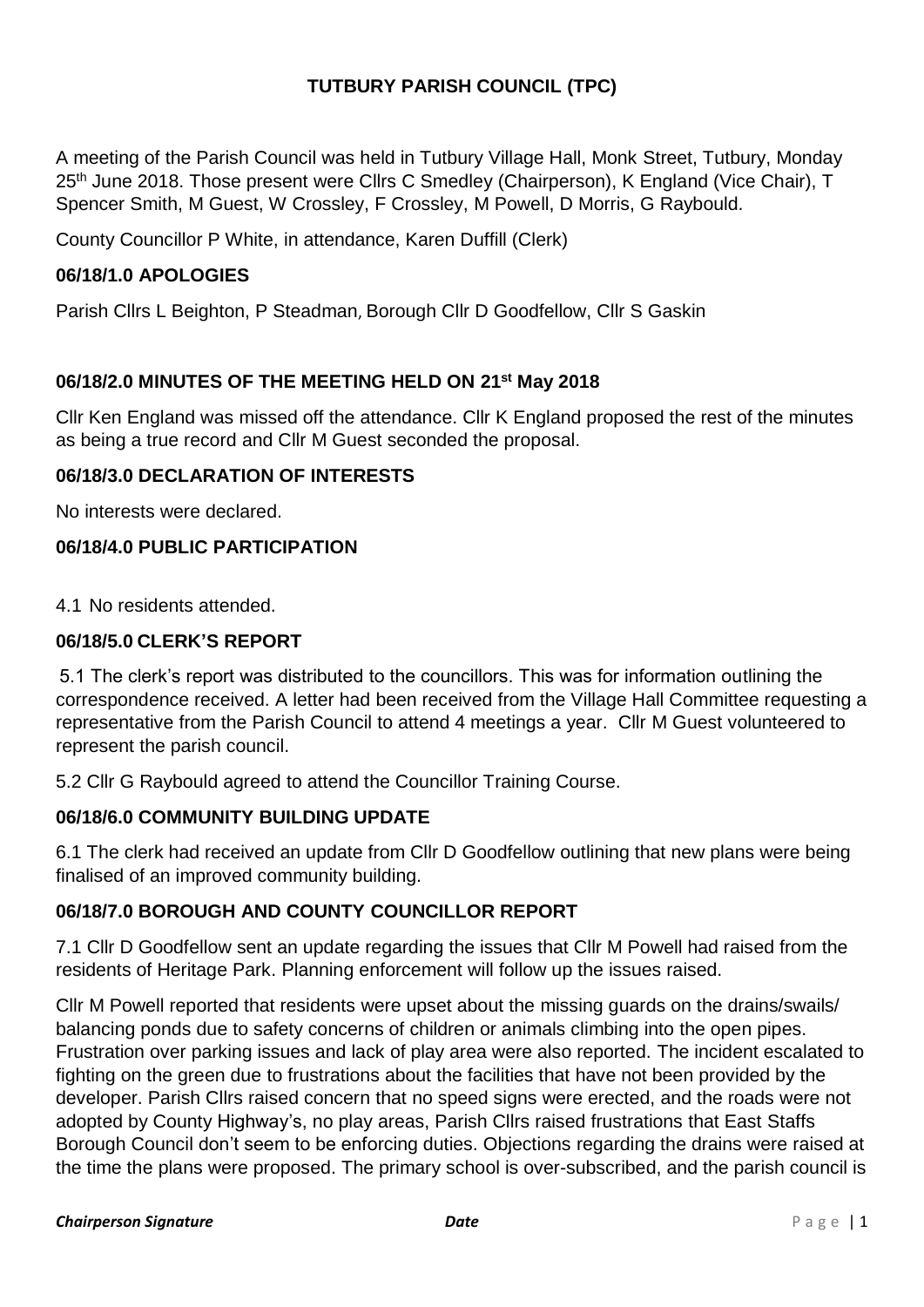still waiting on progress of the community building. Cllrs suggested contacting the Burton Mail to report on this.

Cllr M Powell has written to MP Andrew Griffiths who has sent a response to Ralph Jones from Peveril Homes, However, no response has been received.

### **RESOLUTION**

The Clerk will write to the Chief Executive of East Staffs Borough Council. Recorded delivery and copy in Andrew Griffiths. Richard Grosvenor ESBC who would make budget decisions.

County Councillor report.

7.2 Report regarding the parking feasibility study has been sent to the Parish Council. A meeting will be held to formulate a response to highways Monday 9th July 7.30for the full council and public.

7.3 The Tosca lease is due for renewal in February, the decision for the lease will be made before the committee rather than a cabinet member. Cllr P white has registered his interest as he has given a grant for the sensory garden grant, However, he will recommend renewal at a peppercorn rent The Old School Association are not clear how long the lease will be for.

7.4 Cllr D Morris requested if the public highways contract with AMEY details could be ascertained due to concern that they were inefficient, and not cost effective. Cllr P White will obtain the information requested.

7.5 Cllr D Morris reported that Wakefield Avenue footpath is cracking up County Cllr P White will log this.

### **06/18/8.0 RECEIVE A REPORT FROM THE FINANCE COMMITTEE REGARDING A SCOUT GRANT APPLICATION**

8.1 A Meeting was not called regarding the grant application, however Cllr W Crossley raised concern that personal background information regarding the grant application for two members of the scout group to attend the World Jamboree had been distributed which will have an impact on the decision made on the grant application. This item will be added to the next agenda for a full council decision.

### **06/18/9.0 REPORT FROM CHANGING ROOMS COMMITTEE**

9.1 The changing room committee did not meet. However, there were several issues were noted that need addressing,

- The use and condition of the main and the second pitch.
- Hard standing concrete near the kissing gate needs replacing
- Changing rooms shower facilities don't block up now but could do with a deep clean.

Hatton united girls u15s used the pitch on Friday 22nd July played due to Hatton pitch being seeded.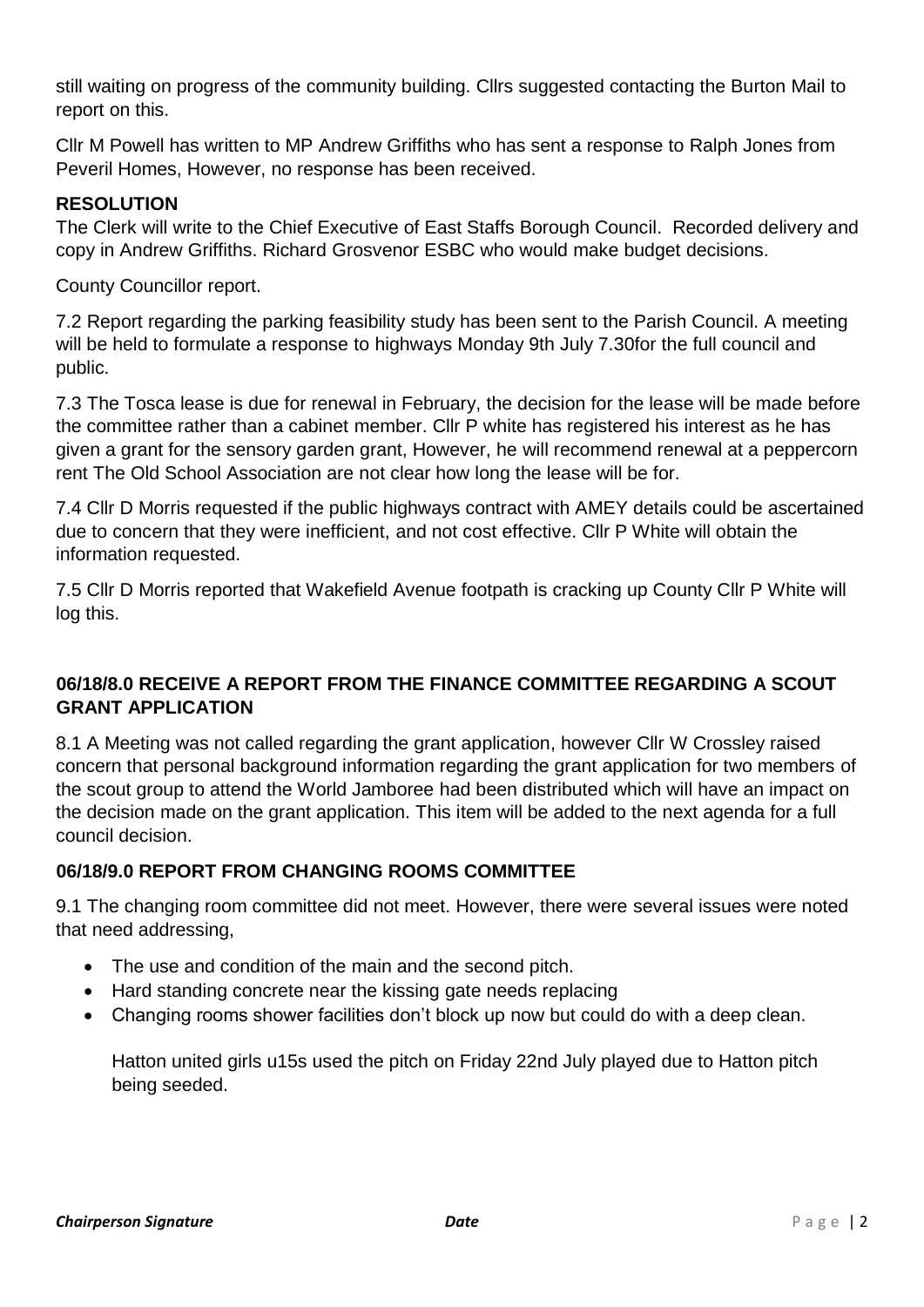### **RESOLUTION**

The Changing room committee will meet at the changing rooms to ascertain maintenance requirements then a meeting will be arranged with the football team.

Due to no invoice being issued in the financial year of 2017/2018 the VAT charges can be reclaimed on changing room expenses

### **06/18/10.0 REPLACEMENT OF GRID IN THE CLOSED CHURCHYARD AND TO RECEIVE AN UPDATE FROM THE CHURCH WORKING PARTY.**

10.1 Two quotes have been received to replace the grid over the gulley on the church path.One was considerably higher than the other, therefore the company will be asked to clarify the work they have quoted for and ask for an alternative quote. The item will be added to the next agenda.

10.2 Cllr K England attend the dedication ceremony of the wreath holders lead by the Bishop of Stafford, on the council;s behalf.

### **06/18/11.0 REPORT FROM THE OPEN SPACE WORKING PARTY REGARDING STREET CLEANER VACANCY.**

11.1 The open space committee did not meet. However, Cllr F Crossley had re written the job specification for the street cleaner and this was distributed. See APPENDIX A. Cllrs agreed that the new spec should be used to advertise the position. Cllr F Crossley recommended that the new specification should be sent to any interested person along with a Risk Assessment.

### **RESOLUTION**

The clerk will send the job specification to Tutbury Village News to advertise the position.

### **06/18/12.0 12. TO RECEIVE A REPORT FROM THE TWINNING COMMITTEE**

12.1 Thirty-two visitors from Ollainville will stay with Tutbury hosts from 7th to 9th July. Cllr T Spencer Smith asked if one remaining family could be accommodated by a parish councillor. Cllr W Crossley agreed.

Parish councillors were invited to attend the Twinning programme of events. The evening reception dinner subsidised by the twinning committee will be held Saturday 7<sup>th</sup> to include a roast meal at a cost of £10 at the Village hall.

A visit to Calke Abbey on Sunday

Host would provide entertainment for guests Saturday afternoon. A welcome coffee morning would be held at the church Saturday morning,

Various events were on locally over the weekend to attend with the French guests.

#### **06/18/13.0 APPROVE ACCOUNTS FOR PAYMENT**

Cllr M Guest proposed that the accounts were approves and seconded by Cllr T Spencer Smith.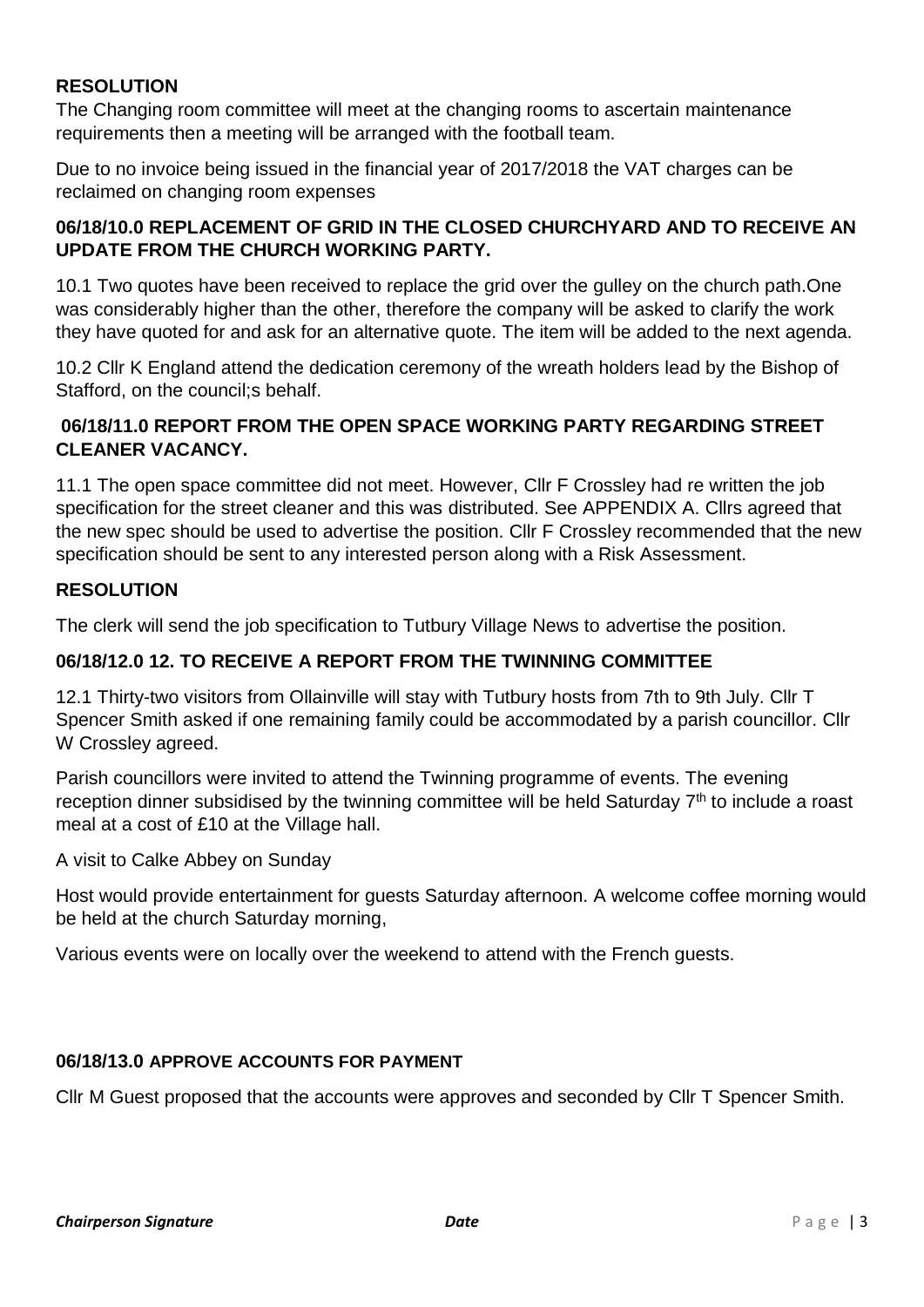| <b>DETAILS</b>                                     |                                                | <b>SUB</b> | <b>VAT</b> | <b>TOTAL</b> |
|----------------------------------------------------|------------------------------------------------|------------|------------|--------------|
| <b>Sterilizing services</b>                        | Legionella control Monthly check inv<br>38000  | 64.00      | 12.80      | 76.80        |
| Aucuba Landscapes                                  | Churchyard contract inv 3998                   | 198.87     | 39.77      | 238.64       |
| Aucuba Landscapes                                  | Park Pale strim                                | 46.09      | 9.22       | 55.31        |
| Karen Duffill                                      | Clerks Salary                                  | 873.66     |            | 873.66       |
| <b>Karen Duffill</b>                               | <b>Clerks Expenses</b>                         | 25.92      |            | 25.92        |
| HM revenue and<br>customs                          | <b>National Insurance</b>                      | 97.03      |            | 97.03        |
| <b>Staffordshire County</b><br><b>Pension Fund</b> | <b>Clerks Employer Pension</b><br>contribution | 252.27     |            | 252.27       |
| <b>Staffordshire County</b><br><b>Pension Fund</b> | <b>Clerks Employer Pension arrears</b>         | 25.87      |            | 25.87        |
| <b>Staffordshire County</b><br><b>Pension Fund</b> | <b>Clerks Employee Pension</b><br>contribution | 159.29     |            | 159.29       |
| <b>RB Landscaping</b>                              | Bus shelter repair inv 1254                    | 180.00     |            | 180.00       |
| <b>RB Landscaping</b>                              | inv 1232 removal of tree stumps                | 170.00     |            | 170.00       |
| <b>Firs Farm Nursery</b>                           | Inv 20180018 High st Planters<br>planting      | 650.32     | 130.06     | 780.38       |

### **06/18/14.0 PLANNING MATTERS -TO RECEIVE COMMENTS ON RECENT APPLICATIONS. Decisions are outlined in the clerk's report**

14.1

**P/2018/00640**

# **Proposal: Erection of a single storey rear extension. Location: 45 Cornmill Lane, Tutbury, Staffordshire, DE13 9HA**

### **No Objection**

Building regulations concerns, if there were a fire the escape route would be onto a fragile glass roof.

In addition, the windows are right on the boundary

14.2 Cllr W Crossley raised concern regarding 1000 houses proposed at Outwoods and Stretton after reading an article in the Burton Mail. The number of new houses planned in the local plan was 615 a year and affordable houses set at 30.%. He was concerned that the houses proposed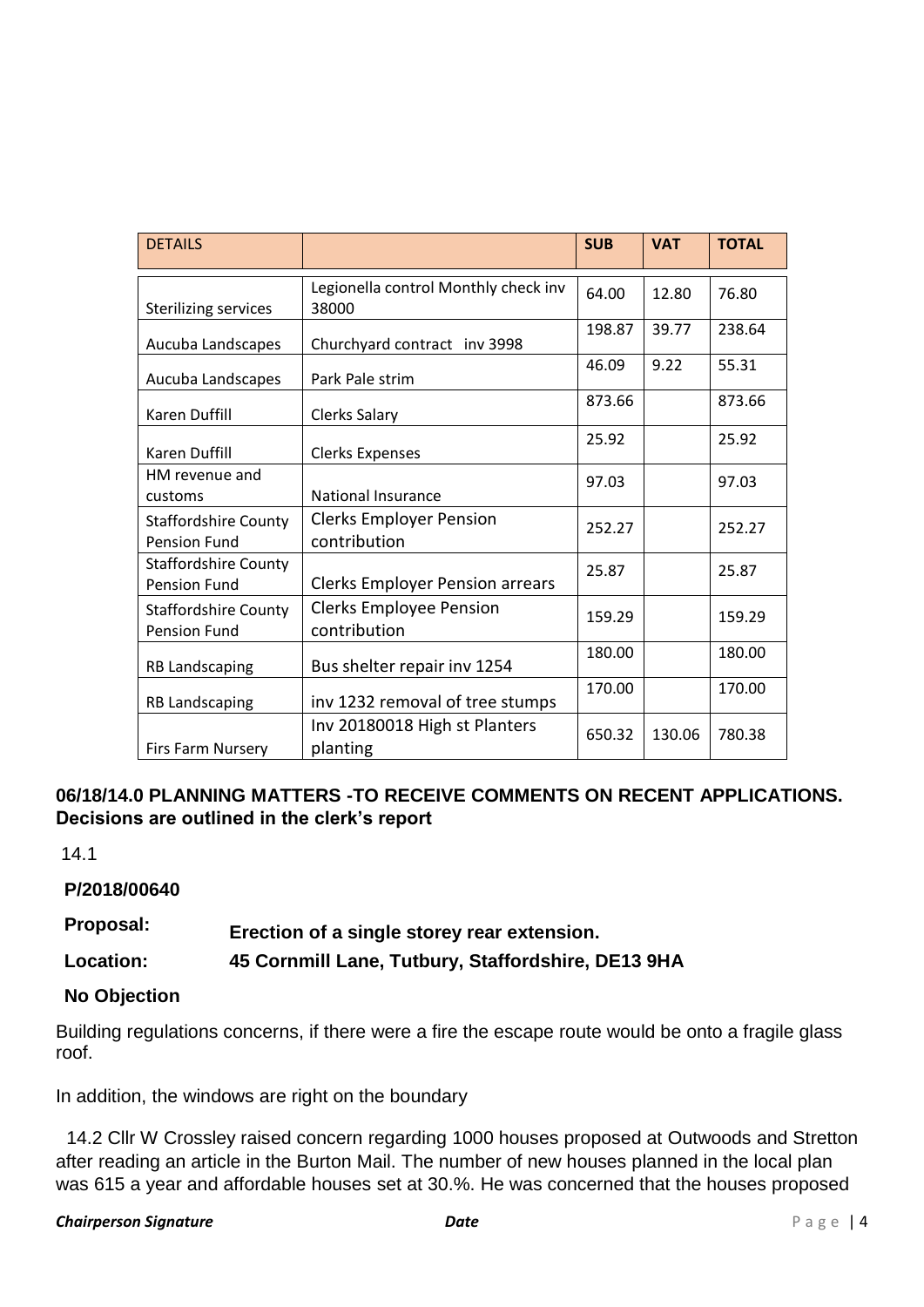at the Beam hill development were capitalising on the target of affordable houses that were not met by existing developments and if this development was agreed it would impact on the boundary levels of the parish

Cllr Crossley proposed that Tutbury Parish Council raise an objection to this planning application.

14.2 Cllr Crossley raised concern that the Duchy land could be a proposed site in the future. The clerk suggested that this could be excluded in a neighbourhood plan.

### **RESOLUTION**

The clerk will forward details of the supplementary Planning document regarding affordable housing and details of the recent planning application to Cllr W Crossley.

Neighbourhood plan would be added to the next agenda.

### **06/18/15.0 FOOTPATH MAINTENANCE**

15.1Tthe clerk queried who was responsible for the Close bank footpath that she had instructed a contractor to cut back. Cllrs confirmed that it was owned by the charities, so it was the parish council's responsibility. However the footpath off Ludgate Street was the County Council, the clerk had logged a fault to get this cut back.

The Ancient monument near the park on Ferrers Avenue is overgrown and that was thought to be ESBC responsibility.

The clerk has requested clarification from the County Council and the Borough Council to confirm their areas of responsibility so that areas can be cut. The clerk has logged a fault to get Belmot Road cut back as it is too overgrown to walk on the pavement and Ironwalls junction is still dangerous exiting the junction on Burton Rd.

15.2 Parishioners' and the civic society had raised concern regarding the increase in litter on the overgrown footpaths. The clerk suggested requesting some voluntary hours by Duke of Edinburgh students to litter pick provided a thorough risk assessment was carried out, like neighbouring parishes do, Cllrs did not think this was appropriate.

15.3 Cllr M Guest suggested the parish council provide a new stile for the footpath on Park Lane as the farmer will place stone on the boggy area and move the access point further down the road to make access easier. This may require grant funding and information from the County Footpaths to advise on how this could be done.

### **RESOLTION**

Councillors would walk round village footpaths to ascertain where other problem areas were, and this item will be added to the next agenda

### **06/18/16.0 16. ANNUAL CLERK SALARY AND PENSION CONTRIBUTION INCREASE**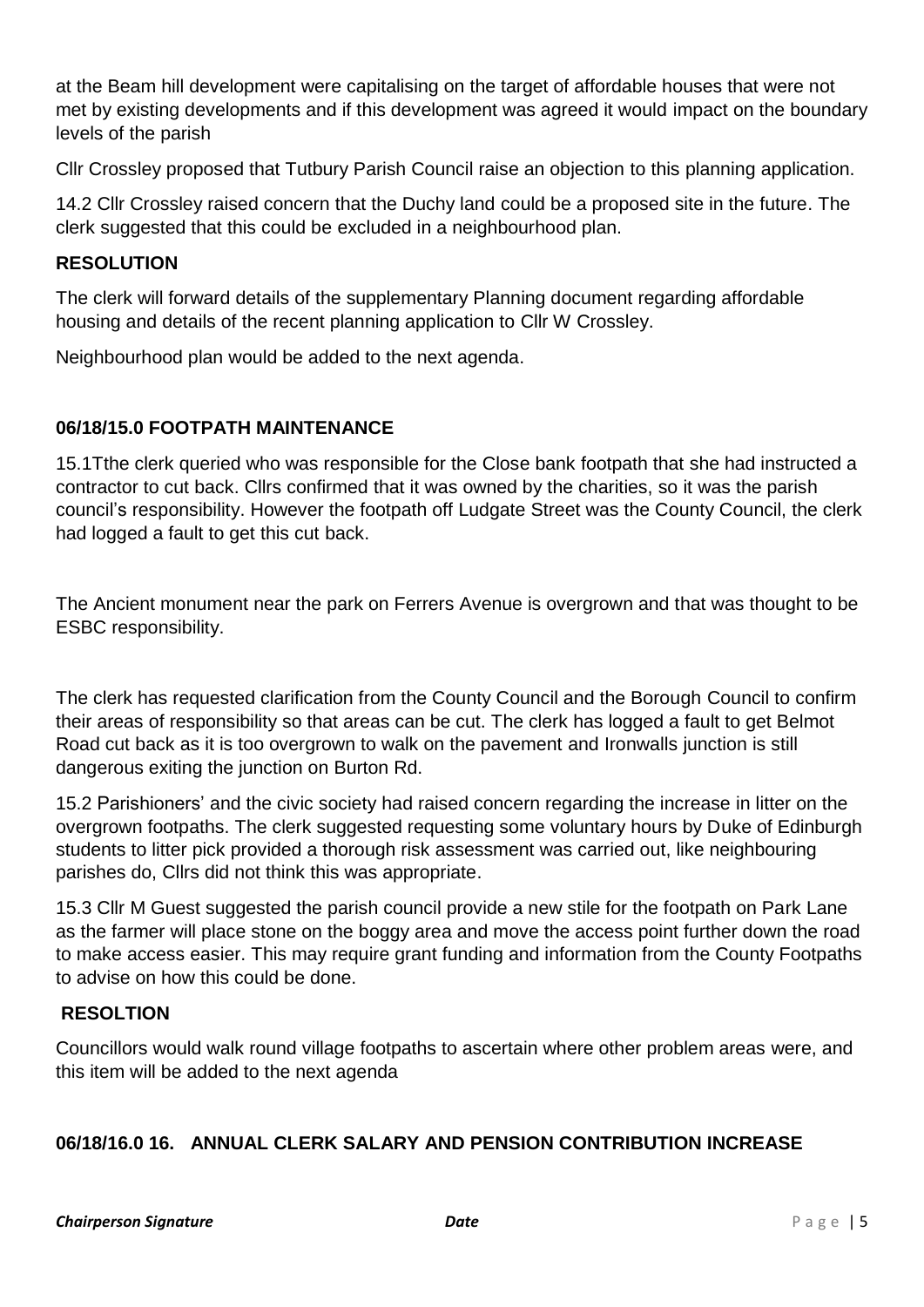16.1 The Staffordshire Pension Fund had written to the clerk stating that the Employer contribution had increase to 23.4% in April and that arrears were due to be paid in June.

16.2 A recommendation for the new salary increase had been received from the National Association of Local clerks that the clerk's salary should increase 28p per hour. Cllr T Spencer Smith proposed that the increase was accepted by the council and Cllr M guest seconded the proposal. The increase will be paid in July and backdated to April.

## **06/18/17.0.0 ITEMS FOR THE NEXT AGENDA**

Footpaths and litter Grant for local organisations To approve repairs to the Church grate Neighbourhood plan Report from Cornmill Lane playing field committee Community Building Accounts for payment and planning for August Agenda

# **DATE OF NEXT MEETING**

9<sup>th</sup> July 7.30 Full Parish Hig'hways Meeting

16<sup>th</sup> July Full Parish Meeting

Meeting ended 21.40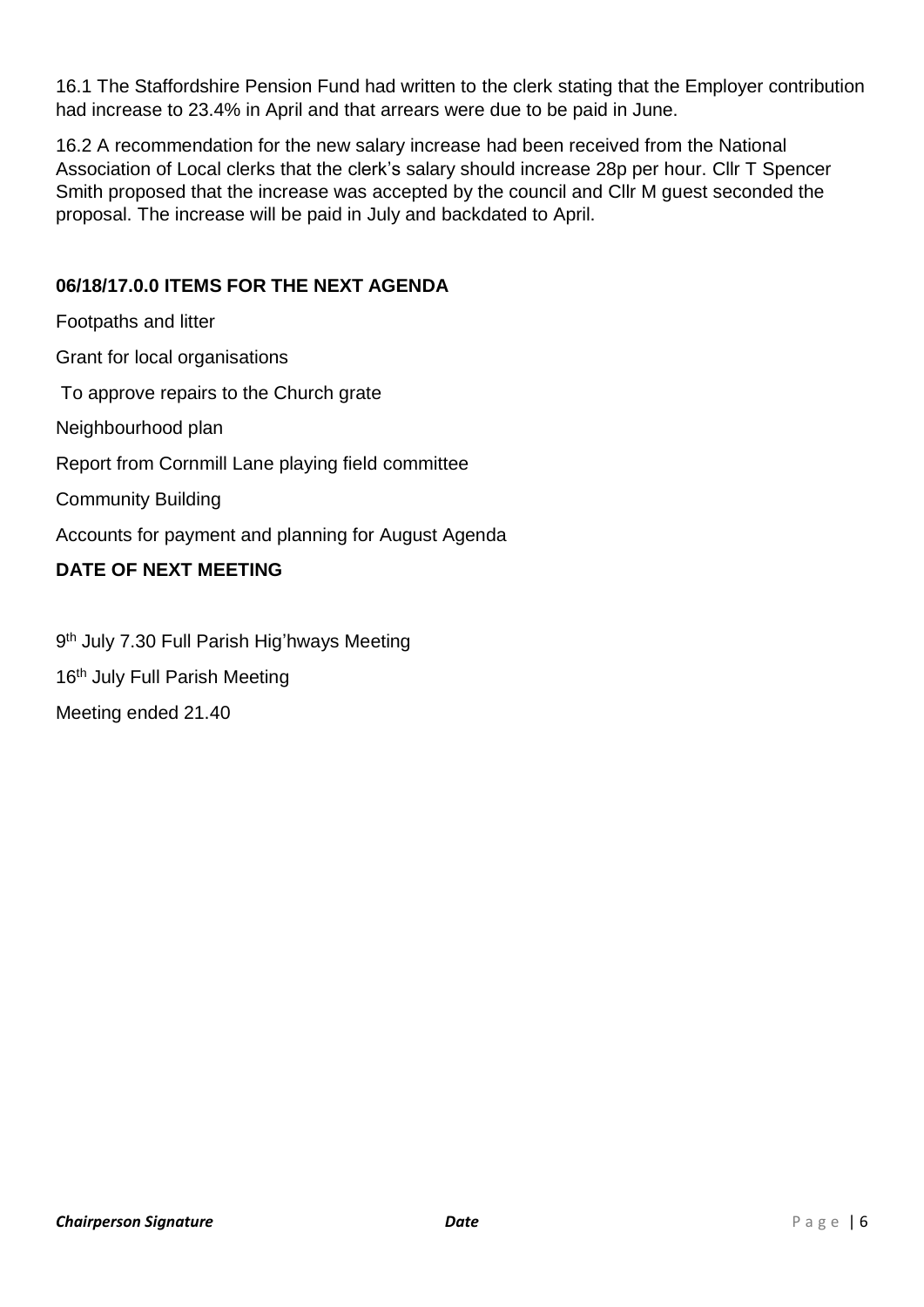# **APPENDIX A**

## **Street/Cleaning Maintenance Contractor**

#### **CONTRACT DURATION:** 12 months

Tutbury Parish Council seek a street cleaner/maintenance contractor to improve the appearance of the village. This will include sweeping affected areas, litter picking, occasional clearing of scrub or trimming back of vegetation and other maintenance tasks. It is expected that the tasks will take approximately six hours per week.

Designated areas.

Bus shelters in Holts lane, Burton street, High street, Park lane and Duke street. The highways known as Duke Street, Lower high street, High street and Monk street.

Job responsibilities are to: -

Maintain clear access to footpaths.

Weed and disinfect bus shelters.

Weed pavements.

Report any problems of fly tipping, unacceptable waste and monitor the litter bins that need to be dealt with by ESBC.

Report any faults on Tutbury highways to Staffordshire County Council and notify the clerk. Clean and keep weed free the telephone box on the Duke street/ High street corner.

NOTE: Additional duties of the street cleaner may involve occasional light maintenance work paid at a rate agreed as part of the quote submission.

Health and Safety.

A high visibility jacket must be worn for highway operations. Work must be carried out in a manner that avoids risks as set out in the Parish Councils risk assessment. The street cleaner must provide their own tools, equipment and insurance necessary to carry out the role.

Disposal of rubbishy.

The collected and bagged rubbishy is to be stored at an agreed location for later collection by ESBC refuse collectors.

| <b>Chairperson Signature</b>       | <b>Date</b> | Page   $7$ |
|------------------------------------|-------------|------------|
| Quote per hour for additional work |             |            |
| Quote for 12 monthly work          |             |            |
|                                    |             |            |
| <b>Email Address</b>               |             |            |
| Phone Number                       |             |            |
|                                    |             |            |
|                                    |             |            |
|                                    |             |            |
|                                    |             |            |
| Address                            |             |            |
|                                    |             |            |
| Name                               |             |            |